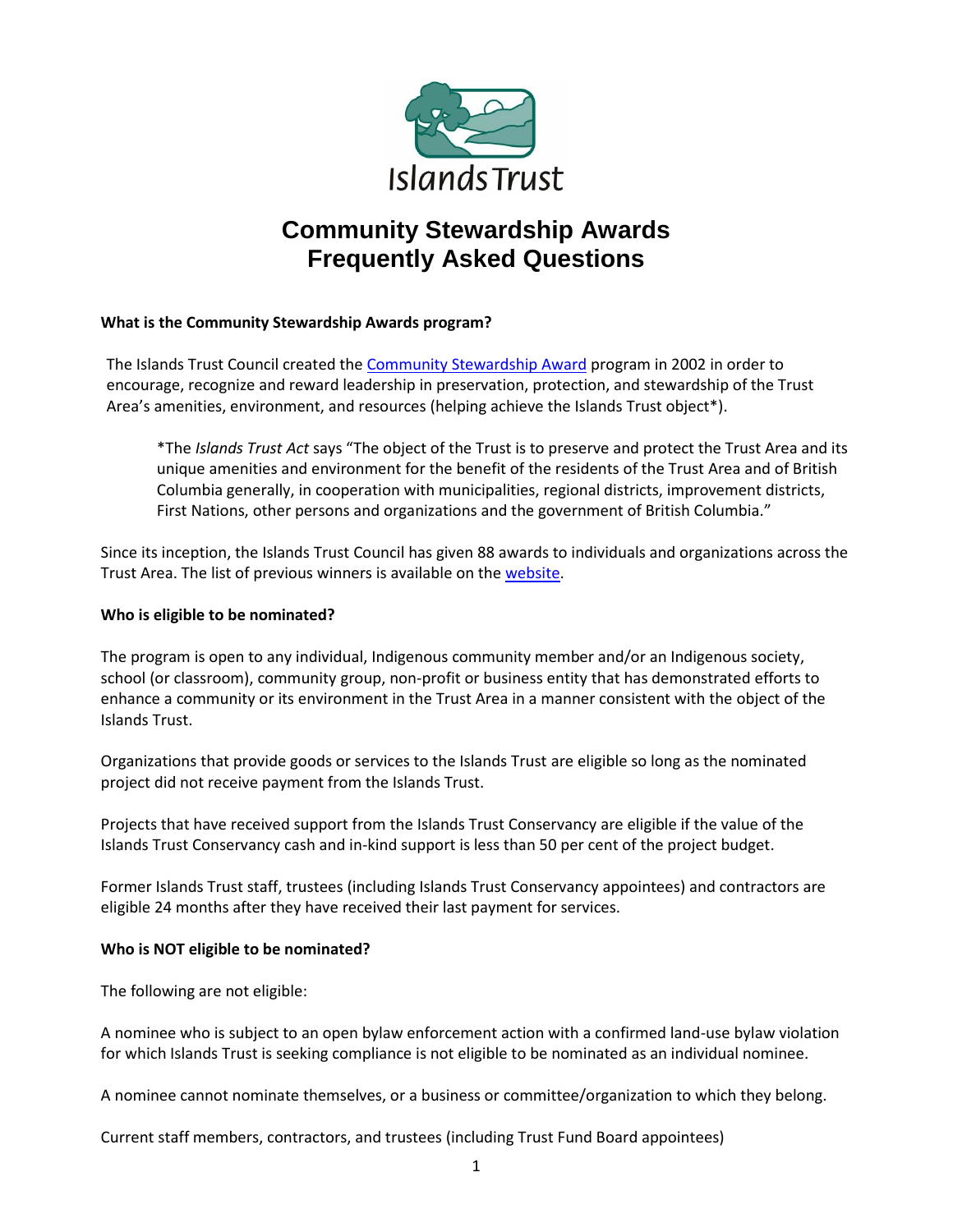Organizations with current Islands Trust staff members, contractors or trustees playing a leadership role in the organization.

Projects that have received support from the Trust Fund Board if the value of the Islands Trust Fund cash and in-kind support is more than 50 per cent of the project budget.

# **What types of projects are eligible?**

Nominations can relate to either a single project, or to work carried out over a period. At the time of nomination, the project or work must be ongoing or must have been completed within the previous 24 months.

Previous nominated and selected projects have addressed a wide range of issues including: land, water and marine conservation, agriculture, wildlife rescue and rehabilitation, community publications, and the compilation and management of community records.

#### **How do I nominate someone or an organization?**

- 1. Seek the consent of the person to be nominated.
- 2. Make one nomination per category every two years.
- 3. Complete and submit the Islands Trust Community Stewardship Awards Nomination Form and have the nominee indicate acceptance by signing the form or emailing. Nomination forms are available upon request by emailin[g csa@islandstrust.bc.ca](mailto:csa@islandstrust.bc.ca) or calling 250-405-5151.

#### **What are the award categories?**

The award categories are:

- 1. individuals,
- 2. organizations, and
- 3. additional. The 'additional' category may include, but is not limited to, awards for enduring achievement, climate change (adaptation and/or mitigation), youth, or posthumous recognition.

#### **Are there program guidelines?**

Yes. The Islands Trust Council's Policy 2.1.xi [Community Stewardship Awards Program](https://islandstrust.bc.ca/document/policy-2-1-11-community-stewardship-awards/) defines the steps to ensure a fair and effective process and ensures th[e Community Stewardship Awards](https://islandstrust.bc.ca/programs/stewardship-awards/) program complies with other Islands Trust Council policies.

#### **What is the deadline?**

The deadline is April 18, 2022.

Islands Trust will not accept nominations submitted after the announced deadline unless the Islands Trust is responsible for the delay.